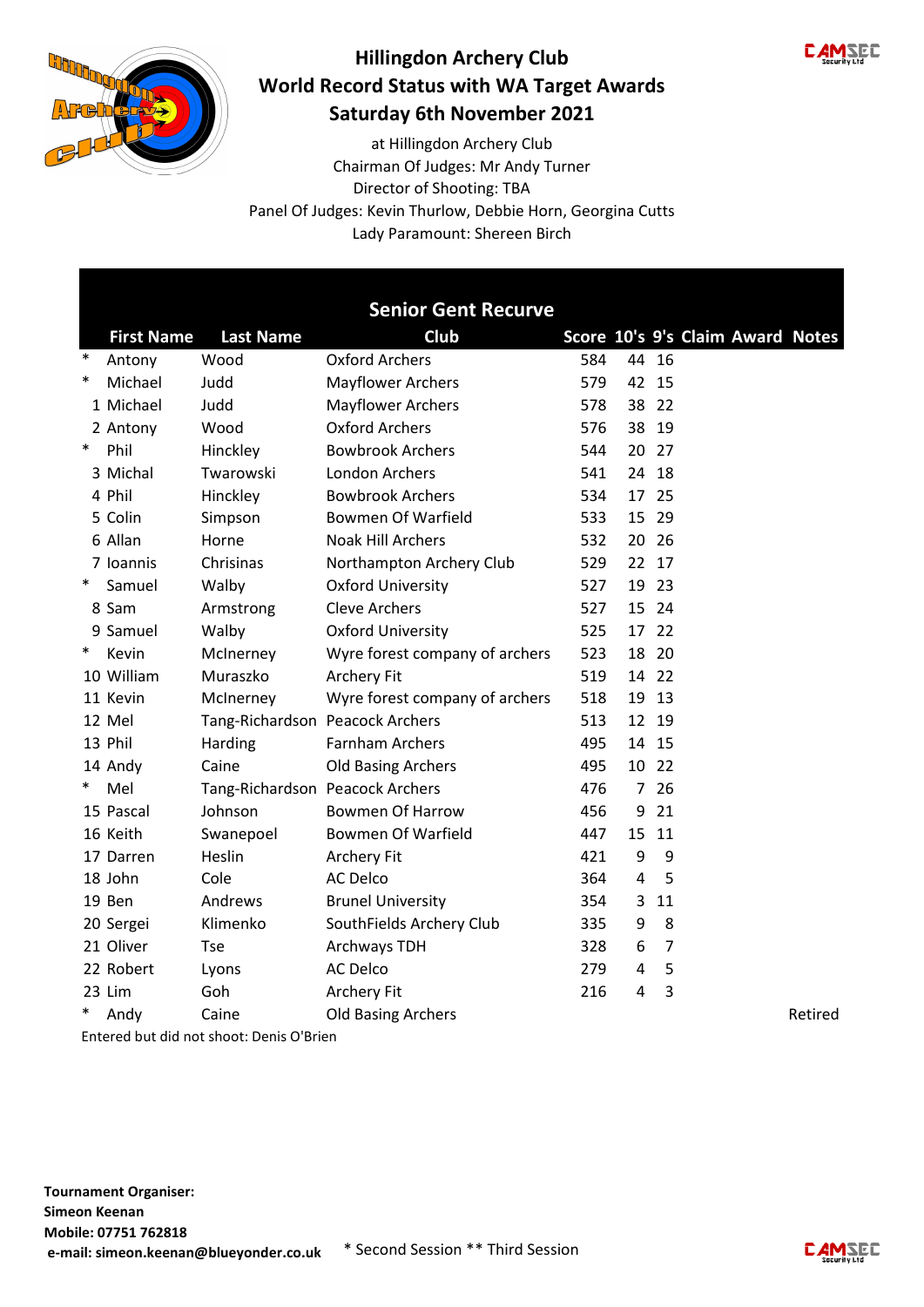| <b>Senior Gent Compound</b> |                                          |                  |                              |     |  |       |                                  |         |  |
|-----------------------------|------------------------------------------|------------------|------------------------------|-----|--|-------|----------------------------------|---------|--|
|                             | <b>First Name</b>                        | <b>Last Name</b> | <b>Club</b>                  |     |  |       | Score 10's 9's Claim Award Notes |         |  |
|                             | 1 Alec                                   | Potts            | <b>Worthing Archery Club</b> | 580 |  | 40 20 |                                  |         |  |
|                             | 2 Callum                                 | Platt            | University Of Birmingham     | 578 |  | 38 22 |                                  |         |  |
|                             | 3 Jacek                                  | Pedziwiatr       | Archerygb                    | 572 |  | 33 26 |                                  |         |  |
|                             | 4 Mike                                   | Parvess          | Archerygb                    | 568 |  | 29 30 |                                  |         |  |
| $\ast$                      | Mark                                     | Speight          | <b>Cleadon Archers</b>       | 562 |  | 22 38 |                                  |         |  |
|                             | 5 Ajay                                   | Scott            | Abbey Bowmen                 | 556 |  | 18 41 |                                  |         |  |
|                             | 6 Mark                                   | Speight          | <b>Cleadon Archers</b>       | 549 |  | 15 39 |                                  |         |  |
|                             | 7 Jose                                   | Goncalves        | Archerygb                    | 544 |  | 13 39 |                                  |         |  |
| $\ast$                      | Mike                                     | Parvess          | Archerygb                    |     |  |       |                                  | Retired |  |
|                             | Entered but did not shoot: Kyri Kyriacou |                  |                              |     |  |       |                                  |         |  |

|        |                         |                                       | <b>Senior Gent Longbow</b> |     |               |      |                                  |         |
|--------|-------------------------|---------------------------------------|----------------------------|-----|---------------|------|----------------------------------|---------|
|        | <b>First Name</b>       | <b>Last Name</b>                      | <b>Club</b>                |     |               |      | Score 10's 9's Claim Award Notes |         |
|        | 1 Paul                  | Store                                 | Laleham Archery Club       | 242 | 1             | 2    |                                  |         |
|        |                         |                                       |                            |     |               |      |                                  |         |
|        |                         |                                       | <b>Senior Gent Barebow</b> |     |               |      |                                  |         |
|        | <b>First Name</b>       | <b>Last Name</b>                      | <b>Club</b>                |     |               |      | Score 10's 9's Claim Award Notes |         |
|        | 1 Glyn                  | Rice                                  | Bowmen Of Harrow           | 474 | 10            | -12  |                                  |         |
| $\ast$ | Imran                   | Rehman                                | Whiteleaf Bowmen           | 457 |               | 7 18 |                                  |         |
|        | 2 Imran                 | Rehman                                | Whiteleaf Bowmen           | 450 |               | 8 14 |                                  |         |
|        | 3 Simon                 | <b>Birch</b>                          | SouthFields Archery Club   | 441 |               | 9 10 |                                  |         |
|        | 4 Richard               | <b>Burgess</b>                        | <b>Braintree Bowmen</b>    | 428 |               | 6 11 |                                  |         |
|        | 5 Si Mohamed El Yaboury |                                       | SouthFields Archery Club   | 336 | 4             | - 5  |                                  |         |
|        | 6 Zaghard               | Takal                                 | Independent                | 288 | $\mathcal{L}$ | 5    |                                  |         |
|        | 7 Mohammed Mughal       |                                       | Hillingdon Archery Club    | 220 | $\mathbf{1}$  | 2    |                                  |         |
| ∗      | Richard                 | <b>Burgess</b>                        | <b>Braintree Bowmen</b>    |     |               |      |                                  | Retired |
|        |                         | Entered hut did not shoot: Gerry Goss |                            |     |               |      |                                  |         |

Entered but did not shoot: Gerry Goss

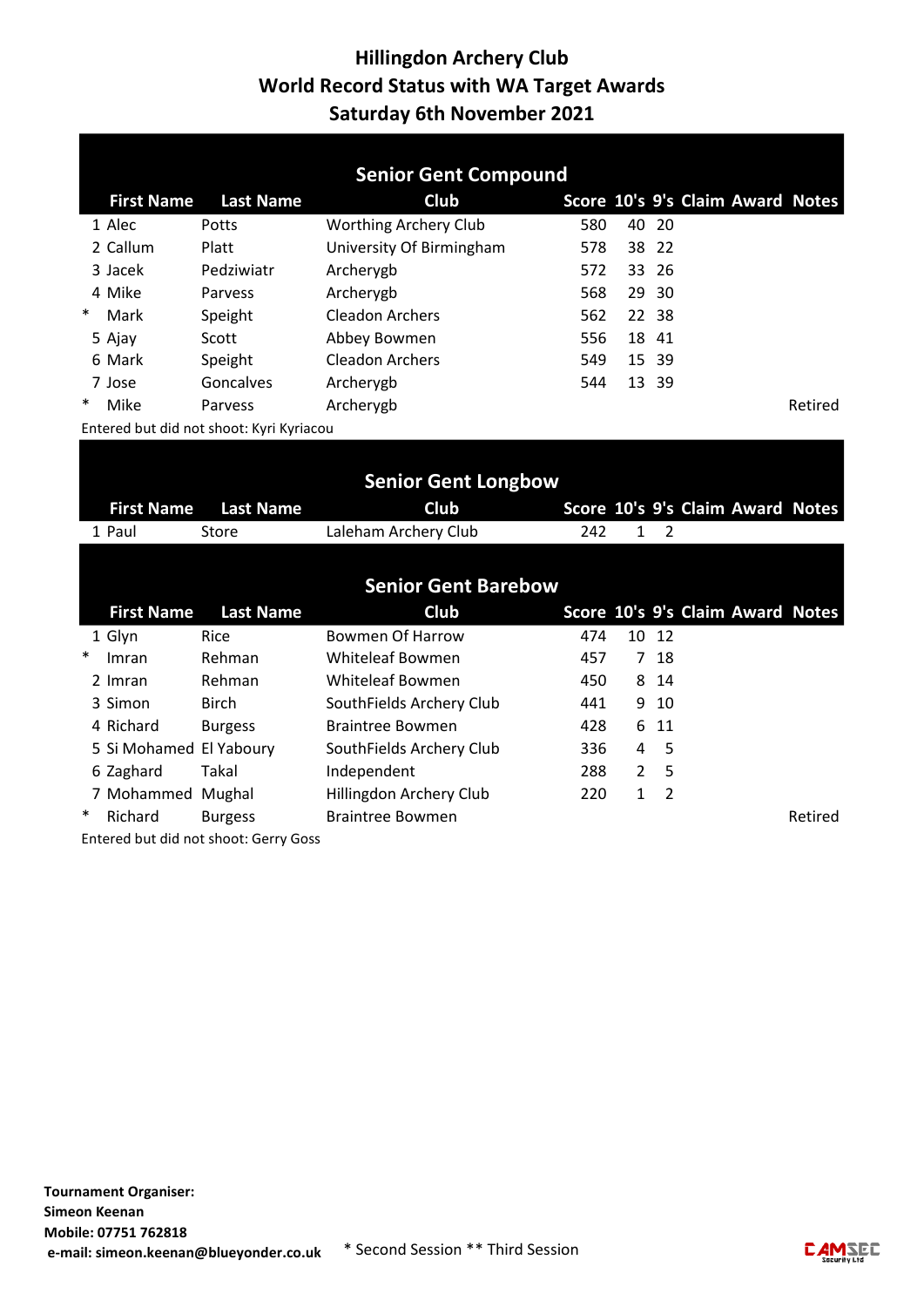|        |                   |                                           | <b>Senior Lady Recurve</b>  |     |    |       |                                  |  |
|--------|-------------------|-------------------------------------------|-----------------------------|-----|----|-------|----------------------------------|--|
|        | <b>First Name</b> | <b>Last Name</b>                          | <b>Club</b>                 |     |    |       | Score 10's 9's Claim Award Notes |  |
| $\ast$ | Jaspreet          | Sagoo                                     | <b>Peacock Archers</b>      | 582 |    | 44 14 |                                  |  |
| $\ast$ | Yulia             | Larkins                                   | <b>Bowbrook Archers</b>     | 581 | 41 | 19    |                                  |  |
|        | 1 Bryony          | Pitman                                    | Worthing Archery Club       | 579 | 43 | 13    |                                  |  |
|        | 2 Louisa          | Piper                                     | <b>Woking Archery Club</b>  | 578 |    | 41 16 |                                  |  |
|        | 3 Jaspreet        | Sagoo                                     | <b>Peacock Archers</b>      | 563 |    | 33 25 |                                  |  |
| $\ast$ | Louisa            | Piper                                     | <b>Woking Archery Club</b>  | 563 |    | 32 21 |                                  |  |
|        | 4 Yulia           | Larkins                                   | <b>Bowbrook Archers</b>     | 562 | 29 | 24    |                                  |  |
| $\ast$ | Sarah             | Russell                                   | Clophill Archery Club       | 557 |    | 28 24 |                                  |  |
|        | 5 Sarah           | Russell                                   | Clophill Archery Club       | 554 |    | 28 19 |                                  |  |
|        | 6 Wendie          | King                                      | <b>Mayflower Archers</b>    | 552 | 27 | 22    |                                  |  |
| $\ast$ | Wendie            | King                                      | <b>Mayflower Archers</b>    | 534 |    | 17 24 |                                  |  |
|        | 7 Sarah           | Allaway                                   | <b>Archery Fit</b>          | 525 |    | 12 29 |                                  |  |
|        | 8 Alexandra       | Currums                                   | <b>Bebington Archers</b>    | 514 |    | 14 21 |                                  |  |
|        | 9 Katherine       | <b>Buck</b>                               | SouthFields Archery Club    | 513 |    | 15 21 |                                  |  |
|        | 10 Victoria       | Saduikis                                  | <b>Bowmen Of Harrow</b>     | 476 |    | 12 17 |                                  |  |
|        | 11 Raquel         | Vidal                                     | SouthFields Archery Club    | 402 |    | 9 15  |                                  |  |
|        |                   | Entered but did not shoot: Jaspreet Sagoo |                             |     |    |       |                                  |  |
|        |                   |                                           |                             |     |    |       |                                  |  |
|        |                   |                                           | <b>Senior Lady Compound</b> |     |    |       |                                  |  |
|        | <b>First Name</b> | <b>Last Name</b>                          | <b>Club</b>                 |     |    |       | Score 10's 9's Claim Award Notes |  |
|        | 1 Lizzie          | Foster                                    | <b>Cleadon Archers</b>      | 578 |    | 38 22 |                                  |  |
|        | 2 Grace           | Chappell                                  | Deer Park Archers           | 576 | 36 | 24    |                                  |  |
| $***$  | Lizzie            | Foster                                    | <b>Cleadon Archers</b>      | 574 |    | 34 26 |                                  |  |
| ∗      | Lizzie            | Foster                                    | <b>Cleadon Archers</b>      | 573 |    | 33 27 |                                  |  |
|        | 3 Donna           | Mills                                     | Rivernook Bowmen            | 543 | 13 | 38    |                                  |  |

|         |                             | <b>Senior Lady Longbow</b> |      |                                          |     |                                  |  |
|---------|-----------------------------|----------------------------|------|------------------------------------------|-----|----------------------------------|--|
|         | <b>First Name</b> Last Name | <b>Club</b>                |      |                                          |     | Score 10's 9's Claim Award Notes |  |
| 1 Irene | Lawrence                    | Bowmen Of Harrow           | 198. | $\begin{array}{ccc} & 1 & 3 \end{array}$ |     |                                  |  |
| 2 Wendv | Clav                        | Archery Fit                | 155. |                                          | 0 1 |                                  |  |

|        |                   |                  | <b>Senior Lady Barebow</b> |     |   |                |                                  |  |
|--------|-------------------|------------------|----------------------------|-----|---|----------------|----------------------------------|--|
|        | <b>First Name</b> | <b>Last Name</b> | <b>Club</b>                |     |   |                | Score 10's 9's Claim Award Notes |  |
|        | 1 Paula           | Elder            | Laleham Archery Club       | 413 |   | 5 11           |                                  |  |
|        | 2 Nadine          | Parker           | Laleham Archery Club       | 406 |   | 3 12           |                                  |  |
|        | 3 Patricia        | Furphy           | SouthFields Archery Club   | 402 |   | 3 13           |                                  |  |
|        | 4 Shereen         | <b>Birch</b>     | SouthFields Archery Club   | 397 |   | 2 10           |                                  |  |
| $\ast$ | Rukhsana          | Latif            | Whiteleaf Bowmen           | 394 |   | 3 10           |                                  |  |
|        | 5 Eve             | Bajerova         | SouthFields Archery Club   | 353 | 3 | -4             |                                  |  |
|        | 6 Rukhsana        | Latif            | Whiteleaf Bowmen           | 341 |   | $\overline{1}$ |                                  |  |

Tournament Organiser: Simeon Keenan Mobile: 07751 762818 e-mail: simeon.keenan@blueyonder.co.uk \* Second Session \*\* Third Session